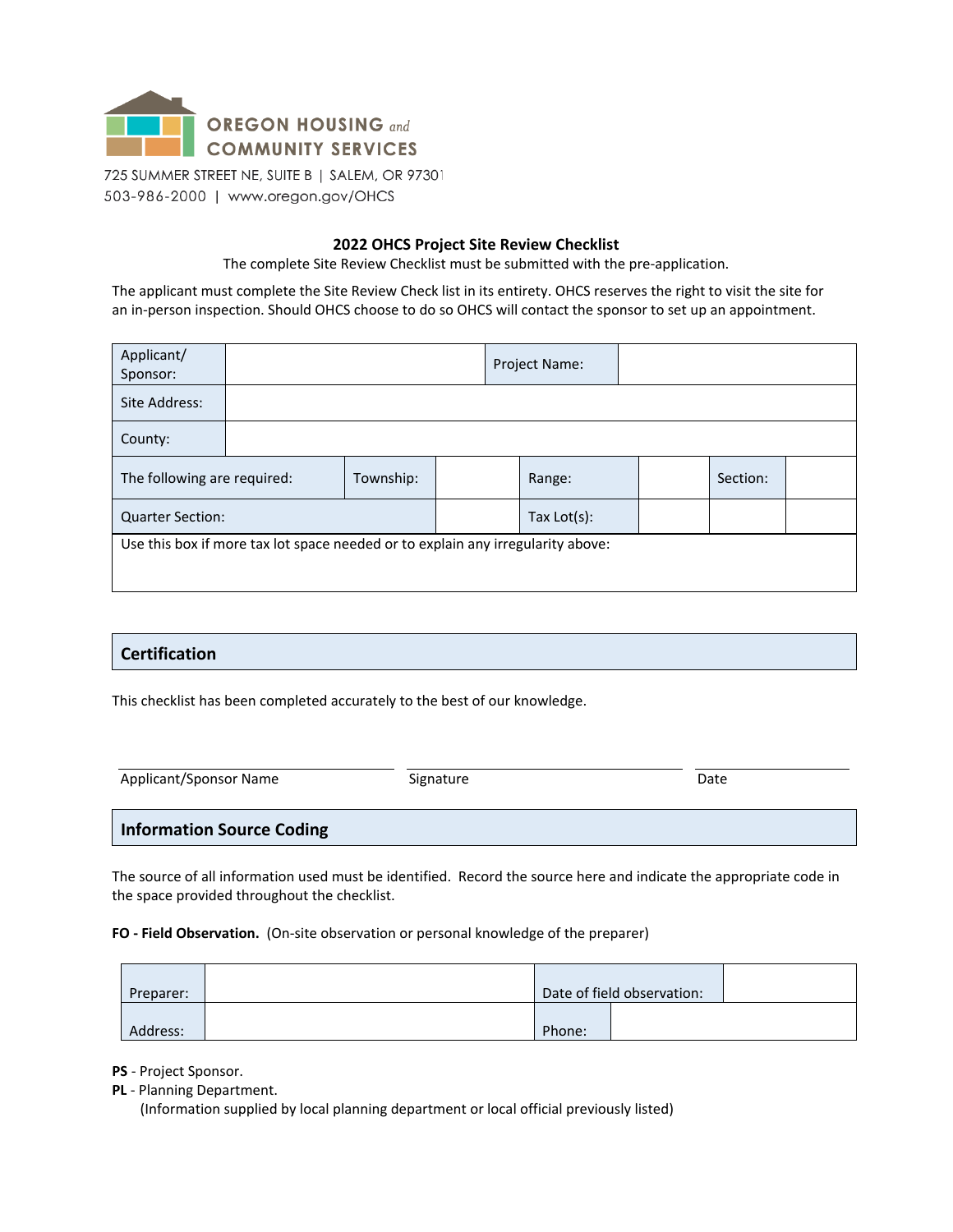

#### **R1** - Report.

(Information from consultant reports, databases, licenses, other authorities. Number such sources consecutively and list below)

| R1             | Title of Report: |       |  |
|----------------|------------------|-------|--|
|                | Preparer:        | Date: |  |
| R2             | Title of Report: |       |  |
|                | Preparer:        | Date: |  |
| R <sub>3</sub> | Title of Report: |       |  |
|                | Preparer:        | Date: |  |
| R4             | Title of Report: |       |  |
|                | Preparer:        | Date: |  |
| R <sub>5</sub> | Title of Report: |       |  |
|                | Preparer:        | Date: |  |
| R <sub>6</sub> | Title of Report: |       |  |
|                | Preparer:        | Date: |  |
| R7             | Title of Report: |       |  |
|                | Preparer:        | Date: |  |
| R8             | Title of Report: |       |  |
|                | Preparer:        | Date: |  |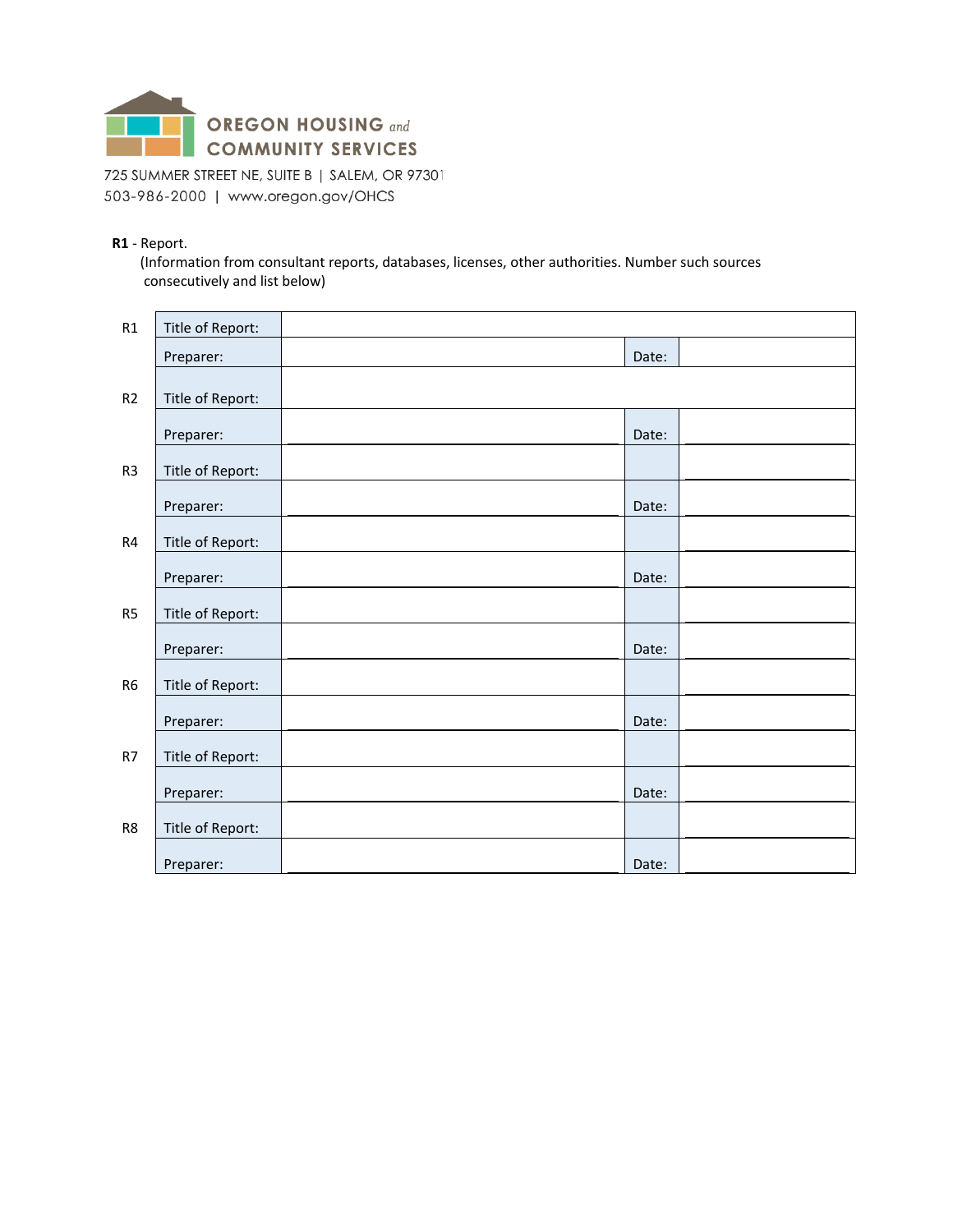

#### **Site/Area Maps**

Sponsor must provide a vicinity map with scale included. Highlight, sketch in, or outline the site location on any copies sent. Note: Please preserve color copies. Do not scan as black and white.

On the map, indicate the following:

- 
- 
- Nearest 4-lane highway or arterial Nearby industrial facilities
- **Social Services agencies Schools**
- 
- Location of nearby airports **•** Recreational facilities (park, activity centers, etc.)
- Railroads Commercial/retail facilities (grocery, dept stores, etc.)
	-
	-
- Hospital, police and fire depts. **•** Rivers, streams, ponds, springs, wetlands

Also, provide the following:

- Please submit the most recent original colored FEMA Flood Plain map including a copy of the panel number and date **with project site sketched in**.
- A USGS map of the appropriate Township, Range and Section. The map you submit may be 8 ½ by 11 size, as long as it covers the entire "section" where the site is located. The site location **must be sketched in**.

| <b>Source</b>                        | <b>Type</b>              | <b>Distance from Project</b> | <b>Comments</b> |
|--------------------------------------|--------------------------|------------------------------|-----------------|
| <b>Commercial Services</b>           |                          |                              |                 |
| <b>Employment Centers</b>            |                          |                              |                 |
| <b>Public Transportation</b>         |                          |                              |                 |
|                                      | Elementary               |                              |                 |
| <b>Public Schools</b>                | Middle/Jr. High          |                              |                 |
|                                      | High                     |                              |                 |
| Parks and Open Space                 |                          |                              |                 |
| Recreation/Cultural<br>Opportunities |                          |                              |                 |
| <b>Social Services</b>               |                          |                              |                 |
|                                      | <b>Police Station</b>    |                              |                 |
| <b>Emergency Services</b>            | <b>Fire Station</b>      |                              |                 |
|                                      | <b>Emergency Medical</b> |                              |                 |
|                                      | Hospital                 |                              |                 |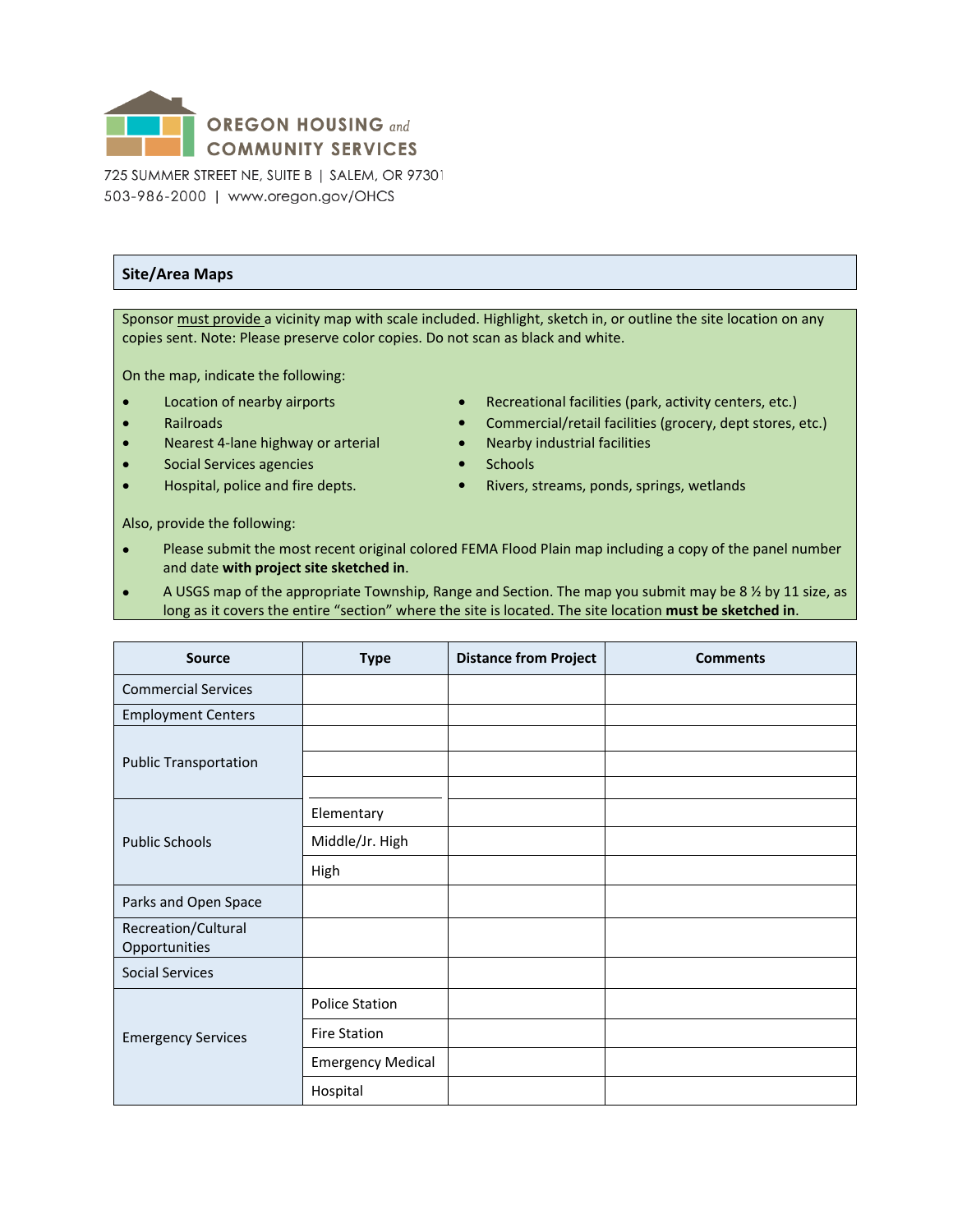

#### **Land Development**

|                | <b>Existing Structures on Site</b>                    |  |  |       |  |  |                                                                                                                                                                                                                            |  | Source   |  |            |     |
|----------------|-------------------------------------------------------|--|--|-------|--|--|----------------------------------------------------------------------------------------------------------------------------------------------------------------------------------------------------------------------------|--|----------|--|------------|-----|
|                |                                                       |  |  |       |  |  |                                                                                                                                                                                                                            |  |          |  |            | FO. |
| $\mathbf{1}$ . | Are there existing structures on the site?            |  |  |       |  |  |                                                                                                                                                                                                                            |  |          |  | Yes        | No  |
|                | vacant. Include the year each structure(s) was built. |  |  |       |  |  | If "yes," describe all existing structures on the site whether commercial, residential, storage, etc. and any<br>plans for them. Will they be demolished or rehabilitated? Indicate if each building listed is occupied or |  |          |  |            |     |
|                | Commercial                                            |  |  | Rehab |  |  | Demolished                                                                                                                                                                                                                 |  | Occupied |  | Year Built |     |
|                | Residential                                           |  |  | Rehab |  |  | Demolished                                                                                                                                                                                                                 |  | Occupied |  | Year Built |     |
|                | Storage                                               |  |  | Rehab |  |  | Demolished                                                                                                                                                                                                                 |  | Occupied |  | Year Built |     |
|                | Other                                                 |  |  | Rehab |  |  | Demolished                                                                                                                                                                                                                 |  | Occupied |  | Year Built |     |
|                | Comments:                                             |  |  |       |  |  |                                                                                                                                                                                                                            |  |          |  |            |     |

### **Soil Suitability Solution in the Source of Source Solution in the Source of Source**

| urce |  |
|------|--|
|      |  |

|                  |                                                                                                                           |       |     |        |  | PS,FO |  |
|------------------|---------------------------------------------------------------------------------------------------------------------------|-------|-----|--------|--|-------|--|
| 2.               | Is the site level or sloped?                                                                                              | Level |     | Sloped |  |       |  |
| 3.               | If sloped, estimate the percentage of the slope.                                                                          |       |     |        |  |       |  |
| $\overline{4}$ . | Are there any signs of unstable soils in the vicinity? (e.g. cracked foundations,<br>sinkholes)                           | Yes   | No. |        |  |       |  |
| 5.               | Are area soils highly erodible? Submit soil reports and/or geotech if available.                                          |       |     |        |  | No.   |  |
| 6.               | Describe soil type and bearing. Get soils type from Natural Resource Conservation Service (local county<br>jurisdiction). |       |     |        |  |       |  |
|                  | Description:                                                                                                              |       |     |        |  |       |  |

#### **Hazards Source**

|    | Are any natural hazards apparent? (dangerous trees, sinkholes, ravines, avalanche-<br>prone slopes, etc.) | Yes | No |
|----|-----------------------------------------------------------------------------------------------------------|-----|----|
| 8. | If "yes", give details.                                                                                   |     |    |
|    |                                                                                                           |     |    |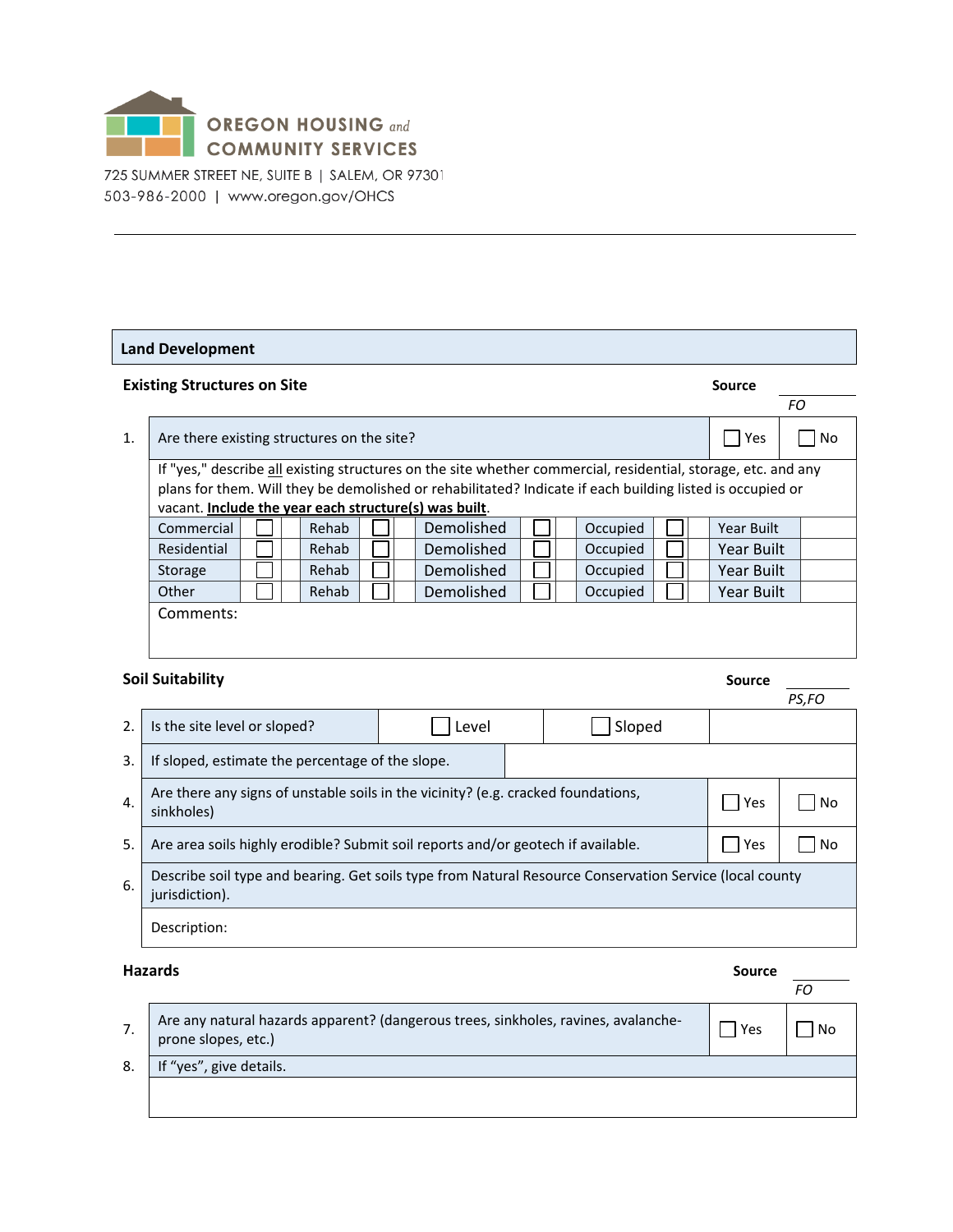

| 9.  | Are any of the following present: overgrown adjacent property, abandoned adjacent<br>buildings, unfenced commercial/industrial adjacent property, high pressure<br>petroleum or natural gas pipelines, irrigation canals, drainage ditches, old wells,<br>improperly screened street drains, deteriorated streets or sidewalks, adjacent power<br>substations, high voltage power transmission lines through or adjacent, excessive<br>vibration, odors, dust, field crops, livestock? | Yes |  |
|-----|----------------------------------------------------------------------------------------------------------------------------------------------------------------------------------------------------------------------------------------------------------------------------------------------------------------------------------------------------------------------------------------------------------------------------------------------------------------------------------------|-----|--|
| 10. | If "yes", give details.                                                                                                                                                                                                                                                                                                                                                                                                                                                                |     |  |
|     |                                                                                                                                                                                                                                                                                                                                                                                                                                                                                        |     |  |

# **Contamination Screening Source Source Source Source Source Source Source Source Source Source Source Source Source Source Source Source Source Source Source Source Source Source**

| 11. | If this is a rehabilitation project or the demolition of an existing structure is<br>contemplated, is there evidence of the presence of asbestos or lead-based paint?<br>(generally, lead-based paint can be found in most buildings constructed prior to<br>1978).                                                                                                                                                                | Yes           | No        |
|-----|------------------------------------------------------------------------------------------------------------------------------------------------------------------------------------------------------------------------------------------------------------------------------------------------------------------------------------------------------------------------------------------------------------------------------------|---------------|-----------|
| 12. | If "yes", describe the inspections made to identify these two hazards and results of inspections. If no<br>inspections have been made, are they planned?                                                                                                                                                                                                                                                                           |               |           |
|     |                                                                                                                                                                                                                                                                                                                                                                                                                                    |               |           |
| 13. | Has there been an "environmental due diligence" investigation of the site performed<br>(Phase I or II, site characterization, etc.)?                                                                                                                                                                                                                                                                                               | Yes           | <b>No</b> |
| 14. | If "yes" submit only the executive summary and any recommendations. A Phase I, no<br>older than 6 months prior to the NOFA due date and conducted in accordance with<br>ASTM E.1527-13, will be required as a reservation condition if the project is selected<br>for funding.                                                                                                                                                     | $\exists$ Yes | <b>No</b> |
| 15. | Is there evidence of contamination or potential contamination on immediately<br>adjacent properties (landfills, chemical storage facilities, service stations, chemical<br>processors, plating plants, dry cleaners, vehicle storage, wrecking or repair<br>businesses, underground storage tanks, drums, distressed soil or vegetation, fill,<br>contaminated wells, transformers, major transmission line, adjacent substation)? | Yes           | <b>No</b> |
| 16. | If "yes", provide details:                                                                                                                                                                                                                                                                                                                                                                                                         |               |           |
|     |                                                                                                                                                                                                                                                                                                                                                                                                                                    |               |           |
| 17. | Is there evidence of contamination or potential contamination on site? For example,<br>drums, chemical containers, distressed soil or vegetation, odors, accumulation of<br>trash or debris, contaminated wells, transformers, potential USTs. Look for old<br>foundations, slabs, pipes in the ground etc.                                                                                                                        | Yes           | No        |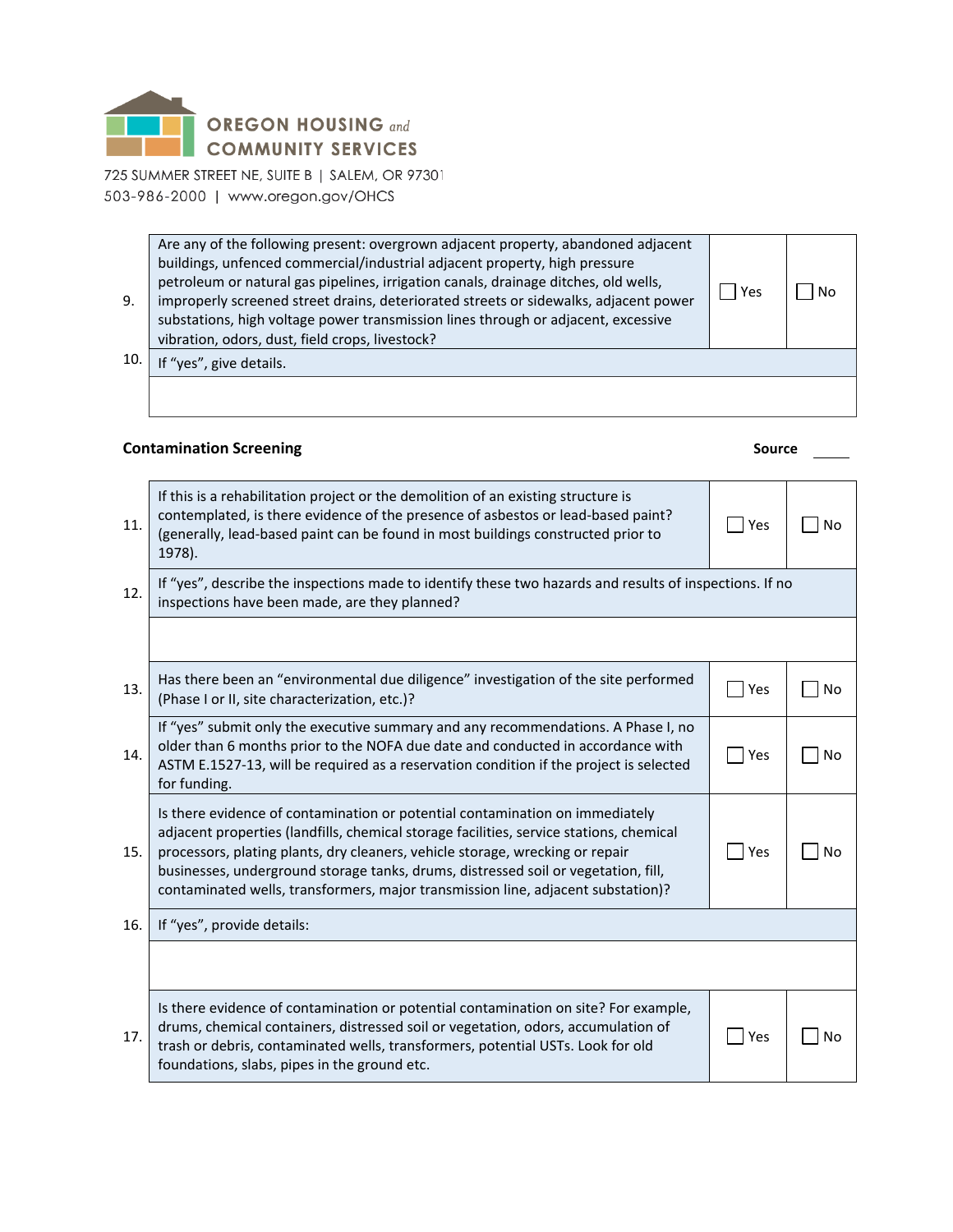

| 18. | If "yes", provide details:                                                                                                                  |     |    |
|-----|---------------------------------------------------------------------------------------------------------------------------------------------|-----|----|
|     |                                                                                                                                             |     |    |
| 19. | Is there evidence of fill on site?                                                                                                          | Yes | No |
| 20. | If "yes", does documentation exist to demonstrate that the fill was engineered and is appropriate for the<br>intended use? Provide details: |     |    |
|     |                                                                                                                                             |     |    |
| 21. | Are all utilities presently at the site?                                                                                                    | Yes | No |
| 22. | If "no", what needs to be brought to the site?                                                                                              |     |    |
|     |                                                                                                                                             |     |    |

#### **Site Safety Source**

List names, addresses and phone numbers of local officials and the date contacted regarding the following:

| <b>Site Safety</b> | Name/Title: | Date: | Phone: |  |
|--------------------|-------------|-------|--------|--|
|                    | Address:    |       |        |  |

Runway Clear Zones are areas immediately beyond the end of runways at civil airports. **NO SITE IN A RUNWAY CLEAR ZONE OR ACCIDENT POTENTIAL ZONE WILL BE APPROVED**.

23. Its the site located in a runway Clear Zone?

Explosive and flammable hazards are above ground tanks that contain explosive or flammable materials. Common examples are: commercial propane tanks, fuel oil deports', gasoline storage, industrial solvent storage and refineries. Residential fuel oil tanks of 100 gallons or less are excepted. Tanks that are currently empty but have not been decommissioned and can legally be refilled will be considered 'live'.

|  | Are there any explosive or flammable above-ground tanks within one mile of any<br>part of the proposed site? | $\Box$ $\Box$ Yes $\Box$ | No |
|--|--------------------------------------------------------------------------------------------------------------|--------------------------|----|
|--|--------------------------------------------------------------------------------------------------------------|--------------------------|----|

*FO, PL*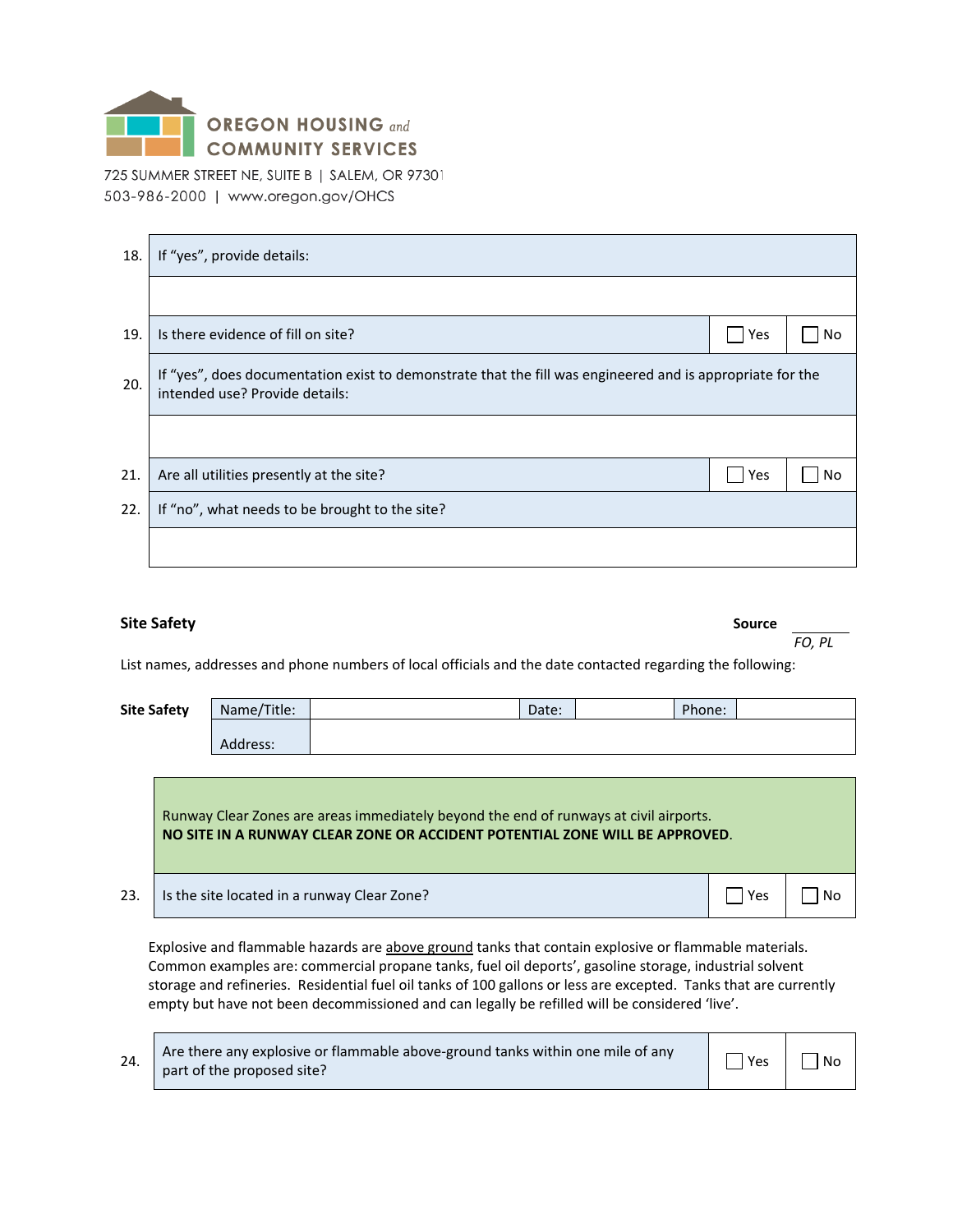

| 25. | Are there any explosive or flammable above-ground tanks within 500 feet of any<br>part of the proposed site shielded from line of sight by buildings but not topography<br>(buildings may or may not be an effective barrier, topography is an effective<br>barrier)? | Yes | No |
|-----|-----------------------------------------------------------------------------------------------------------------------------------------------------------------------------------------------------------------------------------------------------------------------|-----|----|
| 26. | If "yes" to either question 24 or 25, describe them and the distance from the site.                                                                                                                                                                                   |     |    |
|     |                                                                                                                                                                                                                                                                       |     |    |

# **Effects of Noise Source Source Source Source Source Source Source Source**  $27.$  Is any part of the site within 15 miles of an airport with scheduled service (passenger, cargo) or 2.5 miles of a military airport? Check which type(s):  $\Box$  passenger/cargo  $\Box$  military 28. Is any part of the site within 3,000 feet of a railroad? 29. Is any part of the site within 1,000 feet of a freeway, busy road or highway?  $\Box$  Yes  $\Box$  No Are any other noise generators located nearby (such as heavy industrial facilities,

| 30.  | rail yards, shipyards, and fire stations)?<br>Comment: Sites immediately adjacent to freeways and heavily traveled rail lines<br>may not be acceptable. Most other sites will either be acceptable or acceptable<br>with design mitigation to achieve the required interior standard. | <sup>1</sup> Yes | <b>No</b> |
|------|---------------------------------------------------------------------------------------------------------------------------------------------------------------------------------------------------------------------------------------------------------------------------------------|------------------|-----------|
| 31.1 | If "yes," identify them and give their distance from the site.                                                                                                                                                                                                                        |                  |           |

# **Air Quality Screening Source** *FO, PL* 32. Is the site subject to air quality impacts not generally shared with the entire community? (e.g., close proximity to freeway, gravel pit, pulp mill or other source  $\begin{array}{c} \text{continuous, (e.g., close probability to necessary, greater than 10000}) \\ \text{generator or air pollution}. \end{array}$ 33. If "yes," please describe.

*FO,PS, PL*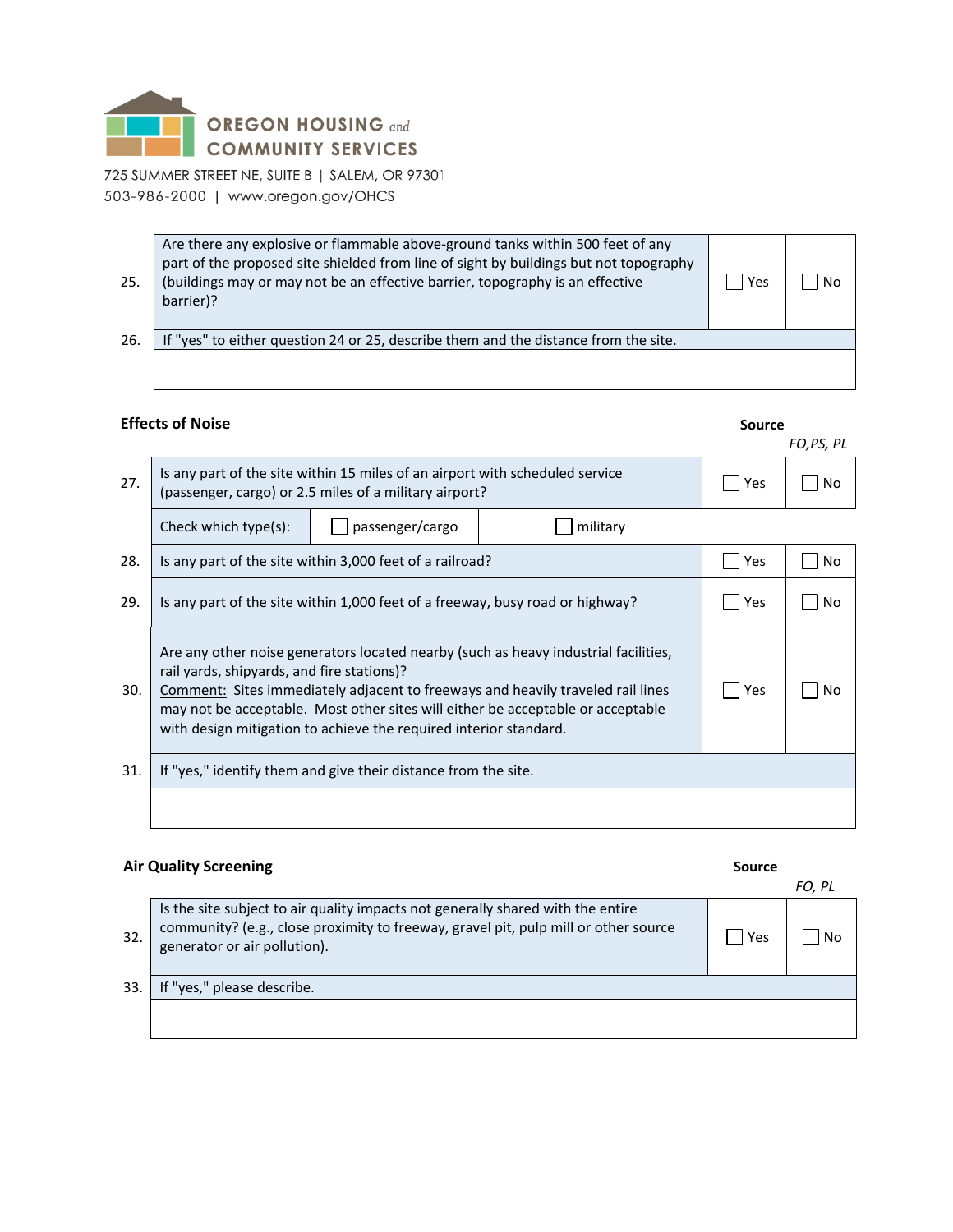

#### **Historic Preservation Screening**

*PL, R1 appropriate sources for first 4 questions.*

**Every site**, whether bare land or scheduled for rehabilitation and/or demolition of existing buildings, must address the questions below. Identify the source of the information. Possible sources include State Historic Preservation Office (SHPO), local historical societies, city and county planners, interested tribes.

| 34. | Is any part of the site in an established, eligible or proposed historic or conservation<br>district?                                                      | Yes | <b>No</b> |
|-----|------------------------------------------------------------------------------------------------------------------------------------------------------------|-----|-----------|
| 35. | Is the site or any structure on the site listed in a local historic or cultural resources<br>inventory or the National Register of Historic Places (NRHP)? | Yes | <b>No</b> |
| 36. | If "yes" on either question 34 or 35, please describe                                                                                                      |     |           |
|     |                                                                                                                                                            |     |           |
| 37. | Are any immediately adjacent sites or structures listed in a local historic or cultural<br>resource inventory or the NRHP?                                 | Yes | No        |
| 38. | If "yes," please describe.                                                                                                                                 |     |           |
|     |                                                                                                                                                            |     |           |
| 39. | Are there any known or suspected archaeological resources on the site, adjacent<br>sites or in the vicinity?                                               | Yes | <b>No</b> |
| 40. | Is the site located on any historical or currently owned Tribal lands?                                                                                     | Yes | <b>No</b> |
| 41. | If "yes" to either #39 or #40, please describe.                                                                                                            |     |           |
|     |                                                                                                                                                            |     |           |
| 42. | List the year(s) built of any structure(s) listed in a local historic or cultural resource inventory or<br>the NRHP?                                       |     |           |

List names, addresses and phone numbers of persons or entities contacted for answers to above:

| Name/Title: | Date: | Phone: |  |
|-------------|-------|--------|--|
|             |       |        |  |
| Address:    |       |        |  |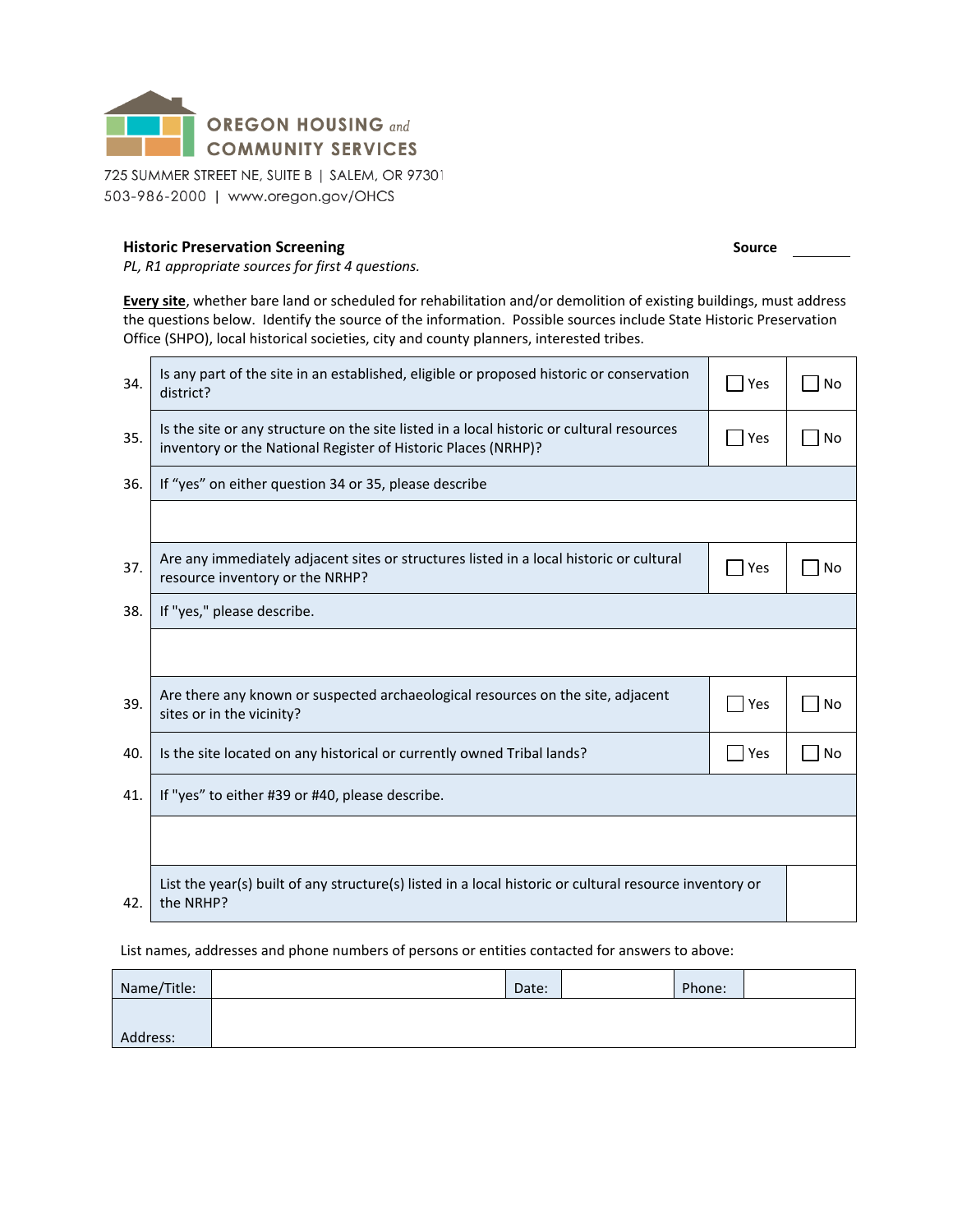

#### **Note to all applicants (regardless of funding requests):**

If any building is 50 or more years old, include the following items with this application. Each individual building over 50 years of age requires submission of these items separately:

- Photographs of the targeted building(s) or of the proposed site, showing architectural context of the project. The photos must clearly show the entire building as well as the immediate surrounding neighborhood area.
- A physical description, including date of construction, of any building affected by the project completion. If alterations to the structures have been made, they need to be dated also.

**IMPORTANT: Projects applying for HOME and or HTF funding from OHCS, may be required to complete a Section 106 of the National Historic Preservation Act of 1966 review process.**

In the Section 106 process, a historic property, district, site, building, structure, or object included in or eligible for inclusion in the National Register of Historic Places must be reviewed by the State Historic Preservation Office (SHPO) as part of the NEPA Environmental Assessment. Instructions for the Section 106 review are available under SHPO Clearance Form at: https://www.oregon.gov/oprd/HCD/SHPO/pages/preservation\_106.aspx

**However,** if application is being made for HOME FUNDS from a jurisdiction other than OHCS, applicants must work with that HOME jurisdiction regarding completion of the SHPO process.

#### **Flood Plains Source**

 *PL*

Federally supported construction activities are prohibited within the 100-year flood plain as mapped by the Federal Emergency Management Agency (FEMA), except under limited circumstances. Federally supported construction activities within the floodway are totally prohibited under any circumstances.

| 43. | FEMA Map |                                                                                       | <b>Effective Date</b> |       |    |
|-----|----------|---------------------------------------------------------------------------------------|-----------------------|-------|----|
| 44. | map?     | Is any part of the site located within the 100-year flood plain according to the FEMA |                       | Yes   | No |
| 45. |          | Is any part of the site located within the floodway according to the FEMA map?        |                       | l Yes | No |
| 46. |          | Will any off-site construction occur within the 100-year flood plain?                 |                       | Yes   | No |

A color copy of the applicable FEMA map panel **must be submitted** with the proposed site sketched in or identified. Please submit a map with clear differentiation between flood zones. <https://msc.fema.gov/portal/search>

**For applications requesting OHCS HOME and or HTF, in addition to answering the following, you must submit documentation from participating local officials to back up their determinations for questions 47 through 55.**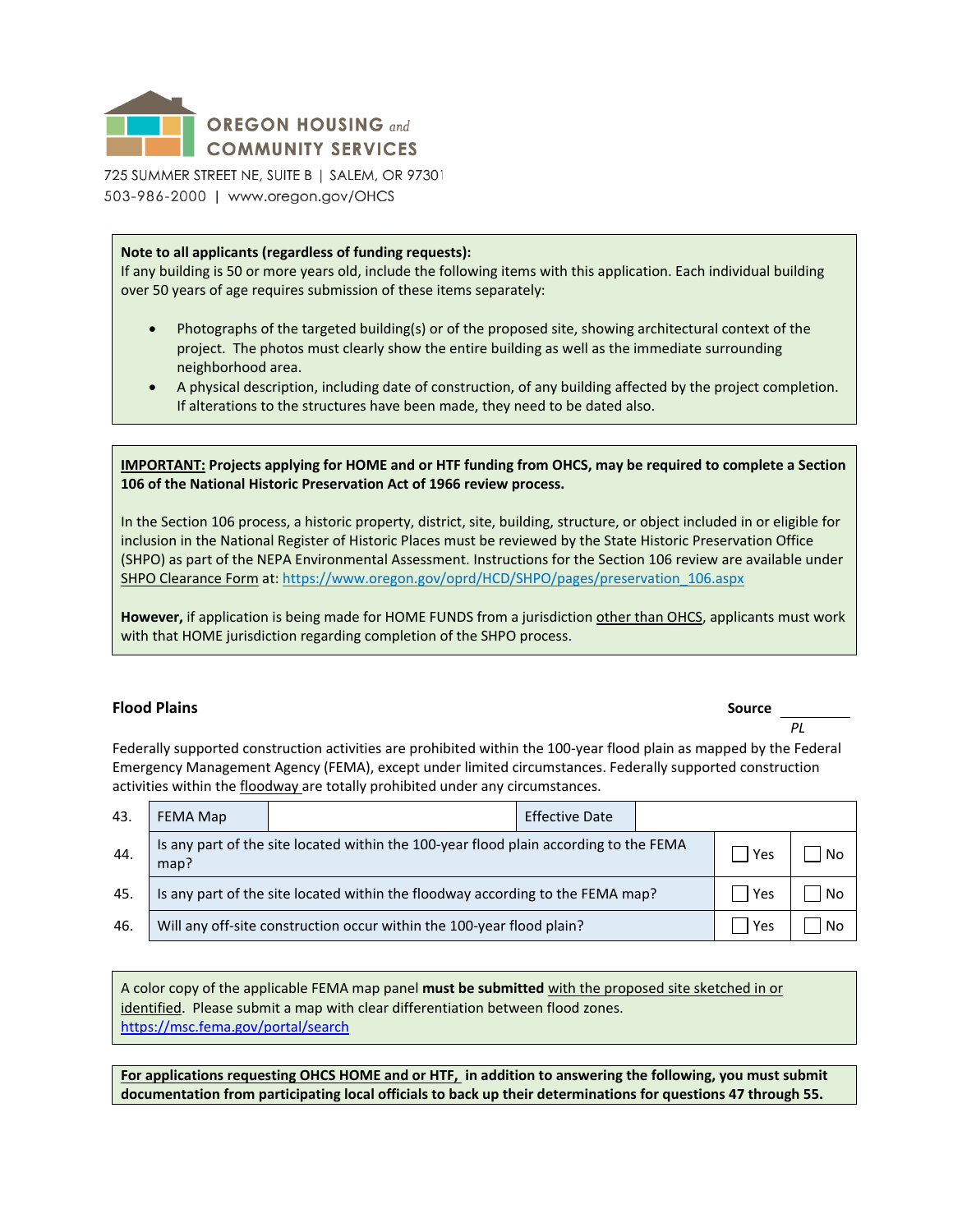

## **Wetlands** Source

*PL, FO*

HUD has defined wetlands as "...only those designated wetland areas identified or delineated on maps issued by the Fish and Wildlife Service of the U.S. Department of the Interior as areas that are inundated by surface or ground water with a frequency sufficient to support, and under normal circumstances do or would support, a prevalence of vegetative or aquatic life that requires saturated or seasonally saturated soil conditions for growth or reproduction." The project site may also contain wetland designation areas from state, county or local entities.

List name, address and phone number of local officials and the date contacted regarding wetlands:

| Name/Title: | Date: | Phone: |  |
|-------------|-------|--------|--|
| Address:    |       |        |  |

47. Has any part of the site (including off-site construction areas) been identified as potentially a jurisdictional wetland by one of the following sources? If jurisdictional wetlands are anywhere on the site or adjacent to the site, a site map showing an overlay of the wetland area and the planned building(s) must be submitted. The following link is for preliminary analysis and does not guarantee there are no wetlands on the site: <https://www.fws.gov/wetlands/data/mapper.HTML>

#### **Source**

| US Army Corp of Engineers                            |     | No |
|------------------------------------------------------|-----|----|
| Oregon Division of State Lands                       | Yes | No |
| US Fish and Wildlife (Nat'l Wetlands Inventory Maps) | Yes | No |
| Natural Resource Conservation Service (rural areas)  |     | No |
| Local Planning Department (Goal 5 Inventories)       |     | No |
| <b>Wetlands Delineation consultant</b>               |     | No |
| Other:                                               | Yes | No |

The local planning department should be cognizant of any identification's made by the above authorities. Submit any documentation available concerning the wetland status of the site.

#### 48. If potential jurisdictional wetlands have not been identified does the site exhibit any of the following characteristics?

| Wetland vegetation<br>(cattails, rushes, reeds, sedges, reed canary grass, creeping buttercup) | Yes   No |            |
|------------------------------------------------------------------------------------------------|----------|------------|
| Hydric Soils (Soil Conservation Service Maps)                                                  |          | Yes     No |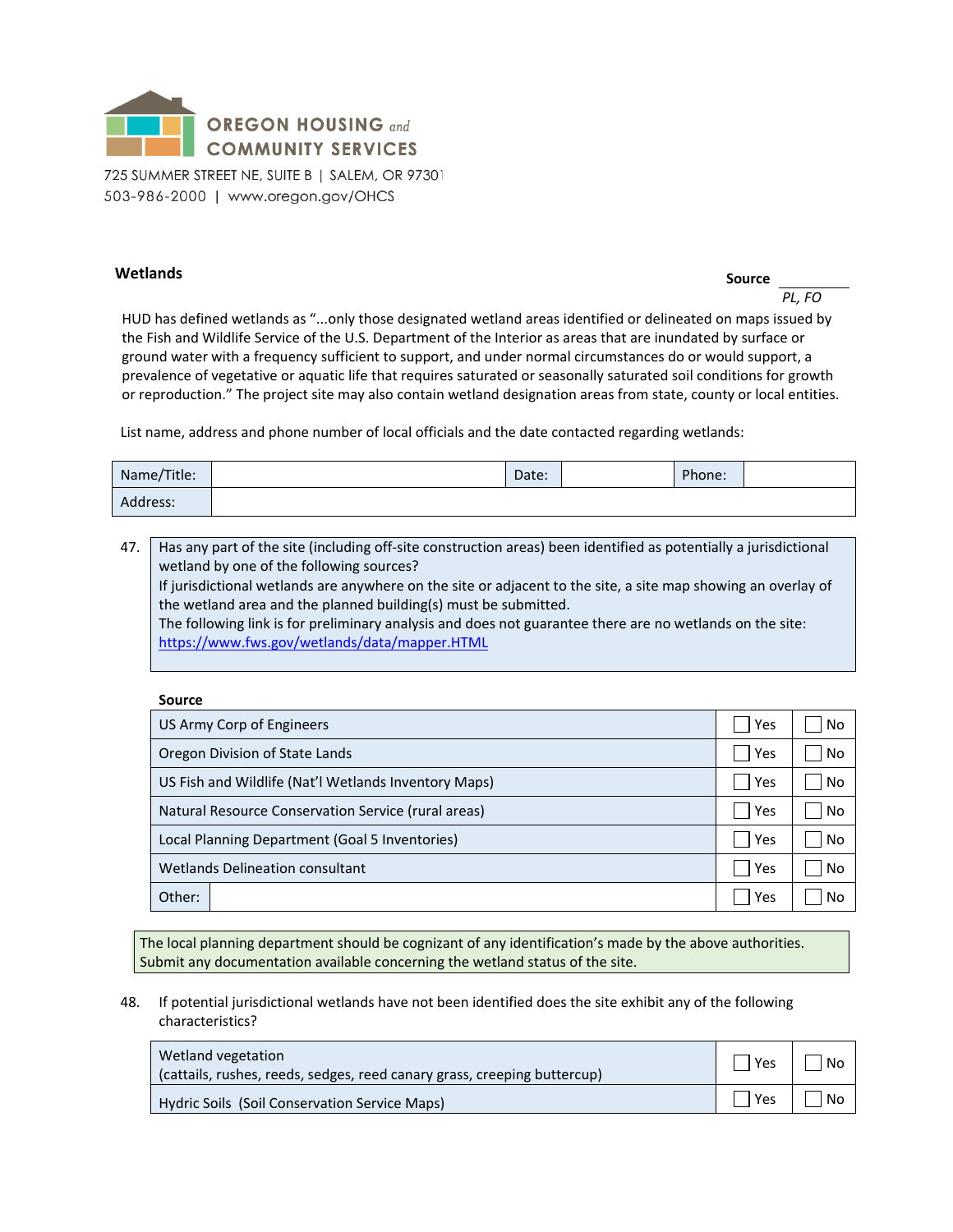

| Seasonally saturated conditions                           |     | N.   |
|-----------------------------------------------------------|-----|------|
| Water table within 18 inches of surface                   | Υρς | l No |
| Wetland wildlife (ducks, salamanders, frogs, nutria, etc. |     | N.   |

For sites which possess no potential wetland characteristics such as building lots in established urban neighborhoods that are "high and dry", desert sites with no water resources in the vicinity, or sites with no water resources in the vicinity that are un-vegetated or artificially planted (irrigation is a water resource), the above investigation may be cursory (an inquiry with the planning department and field observation).

If water resources are on site or adjacent, the planning department indicates potential for wetlands in the vicinity, any of the above characteristics are present or the public has raised wetlands as an issue, a more thorough examination is merited. The services of a qualified professional may be necessary. OHCS will not debate the delineation of any wetland (or the determination that no wetland is present) that has been documented as acceptable to the Oregon Division of State Lands.

#### **Endangered, Threatened, Listed Species and Critical Habitat Source**

List names, addresses and phone numbers of local officials and the date contacted regarding vegetation and wildlife:

| Name/Title: | Date: | Phone: |  |
|-------------|-------|--------|--|
| Address:    |       |        |  |

Projects requesting **HOME** funds must comply with Section 7 of the Endangered Species Act which states that federally funded projects must not jeopardize the continued existence of a listed species or destroy or adversely modify designated critical habitat. To that end, and as a condition of reservation, each HOME project is subject to a professional Biological Assessment to determine the presence of species and critical habitat. This will be included as a Reservation Condition if the project is selected for HOME funding.

In addition to the Biological Assessment, the Project may be subject to consultation with NOAA Fisheries Service and the U.S. Fish and Wildlife Service.

| 49. Have any endangered, threatened or candidate species (fish, animals, plants) been<br>identified in the quarter section of land surrounding the site? | Yes | l No |
|----------------------------------------------------------------------------------------------------------------------------------------------------------|-----|------|
| 50. If "yes," provide details.                                                                                                                           |     |      |

| 51. Have any endangered, threatened or candidate species of plants, fish or animals been $\Box$ Yes $\Box$ No |  |
|---------------------------------------------------------------------------------------------------------------|--|
| identified on the actual site? PL is appropriate source.                                                      |  |

52. If "yes," provide details.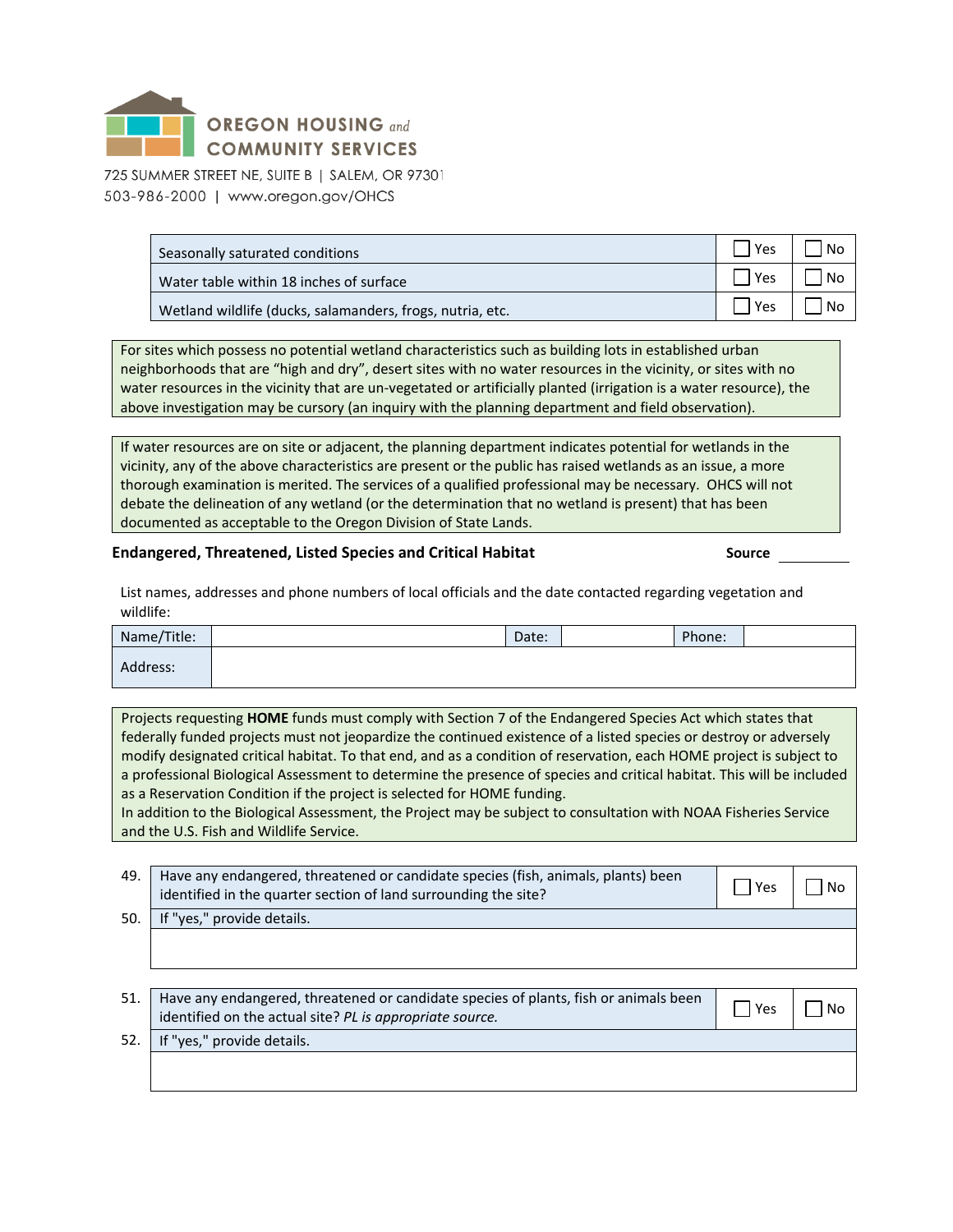

| 53. | Has the locality identified the site or vicinity as wildlife habitat as part of its Goal 5<br>Inventory process? PL is appropriate source. | Yes | No |
|-----|--------------------------------------------------------------------------------------------------------------------------------------------|-----|----|
| 54  | "yes," provide details.                                                                                                                    |     |    |
|     |                                                                                                                                            |     |    |
| 55. | Describe the predominate ground cover and any wildlife observed. FO is appropriate source.                                                 |     |    |
|     |                                                                                                                                            |     |    |

List names, addresses and phone numbers of local officials and the date contacted regarding the following:

| <b>Public Water</b> | Name/Title: | Date: | Phone: |  |
|---------------------|-------------|-------|--------|--|
|                     | Address:    |       |        |  |
| <b>Public Sewer</b> | Name/Title: | Date: | Phone: |  |
|                     | Address:    |       |        |  |
| <b>Storm Sewer</b>  | Name/Title: | Date: | Phone: |  |
|                     | Address:    |       |        |  |

#### **Solid Waste Source**

|     |                                                                  |     | FO, PS. PL |
|-----|------------------------------------------------------------------|-----|------------|
| 56. | Is garbage collection available?                                 | Yes | No         |
| 57. | If "yes," by commercial service?                                 | Yes | No         |
|     |                                                                  |     |            |
| 58. | Will curbside residential recycling be available to the project? | Yes | No         |
| 59. | Is construction waste recycling available in the community?      | Yes | No         |

| <b>Waste Water</b> |                                               | Source |            |
|--------------------|-----------------------------------------------|--------|------------|
|                    |                                               |        | FO. PS. PL |
|                    | 60. Is public sewer available at the site?    | Yes    | No         |
|                    | 61. If "no," explain waste-water arrangements |        |            |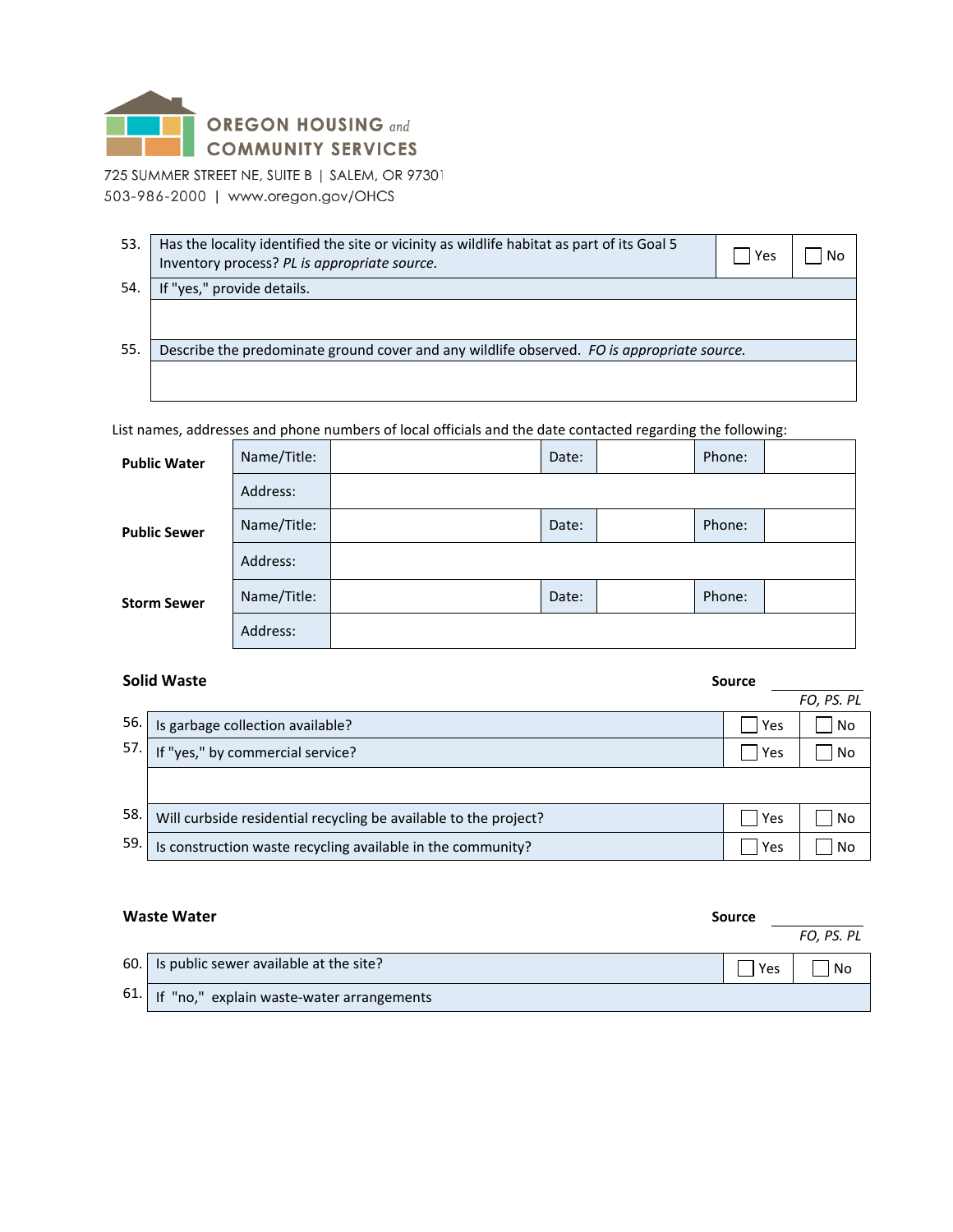

| <b>Storm Water</b> |                                                                                   | Source     |            |  |
|--------------------|-----------------------------------------------------------------------------------|------------|------------|--|
|                    |                                                                                   |            | FO, PS. PL |  |
| 62.                | Is public storm sewer available at the site?                                      | <b>Yes</b> | No         |  |
| 63.                | If "yes," is this a combined waste/storm sewer?                                   | Yes        | No         |  |
|                    |                                                                                   |            |            |  |
| 64.                | If public storm sewer is not available, how will storm water drainage be handled? | Yes        | No         |  |
| 65.                | What will be the total square footage of impervious surfaces be on site?:         |            |            |  |
|                    | (roofs, parking areas, walkways)                                                  |            |            |  |

# **Nearby Water Source Source Source Source Source Source Source Source Source Source Source Source Source Source I**

|     |                                                                                                                                                                                                                                                                                                                                                                                                                                                                                                                                                                                                                                                        |       | Project Architect |
|-----|--------------------------------------------------------------------------------------------------------------------------------------------------------------------------------------------------------------------------------------------------------------------------------------------------------------------------------------------------------------------------------------------------------------------------------------------------------------------------------------------------------------------------------------------------------------------------------------------------------------------------------------------------------|-------|-------------------|
| 66. | Are there rivers, creeks or lakes within a 2-mile radius of the project?<br>(Ponds and irrigation canals are not necessary to consider).                                                                                                                                                                                                                                                                                                                                                                                                                                                                                                               | l Yes | No                |
| 67. | If so, submit their official names and approximate distance from the site. A map showing their location with<br>respect to the site would be helpful now, and will ultimately be required.                                                                                                                                                                                                                                                                                                                                                                                                                                                             |       |                   |
|     |                                                                                                                                                                                                                                                                                                                                                                                                                                                                                                                                                                                                                                                        |       |                   |
| 68. | Is the project within proximity of a designated Wild and Scenic River, as defined below:<br>Wild and Scenic Rivers. These rivers or river segments have been designated by<br>Congress or by states (with the concurrence of the Secretary of the Interior) as<br>wild, scenic or recreational.<br>Study Rivers. These rivers or river segments are being studied as a potential<br>component of the Wild & Scenic River system.<br>Nationwide Rivers Inventory (NRI). The National Park Service has compiled and<br>maintains the NRI, a register of river segments that potentially qualify as<br>national wild, scenic or recreational river areas. | Yes   | N٥                |
| 69. | If so, please describe.                                                                                                                                                                                                                                                                                                                                                                                                                                                                                                                                                                                                                                |       |                   |
|     |                                                                                                                                                                                                                                                                                                                                                                                                                                                                                                                                                                                                                                                        |       |                   |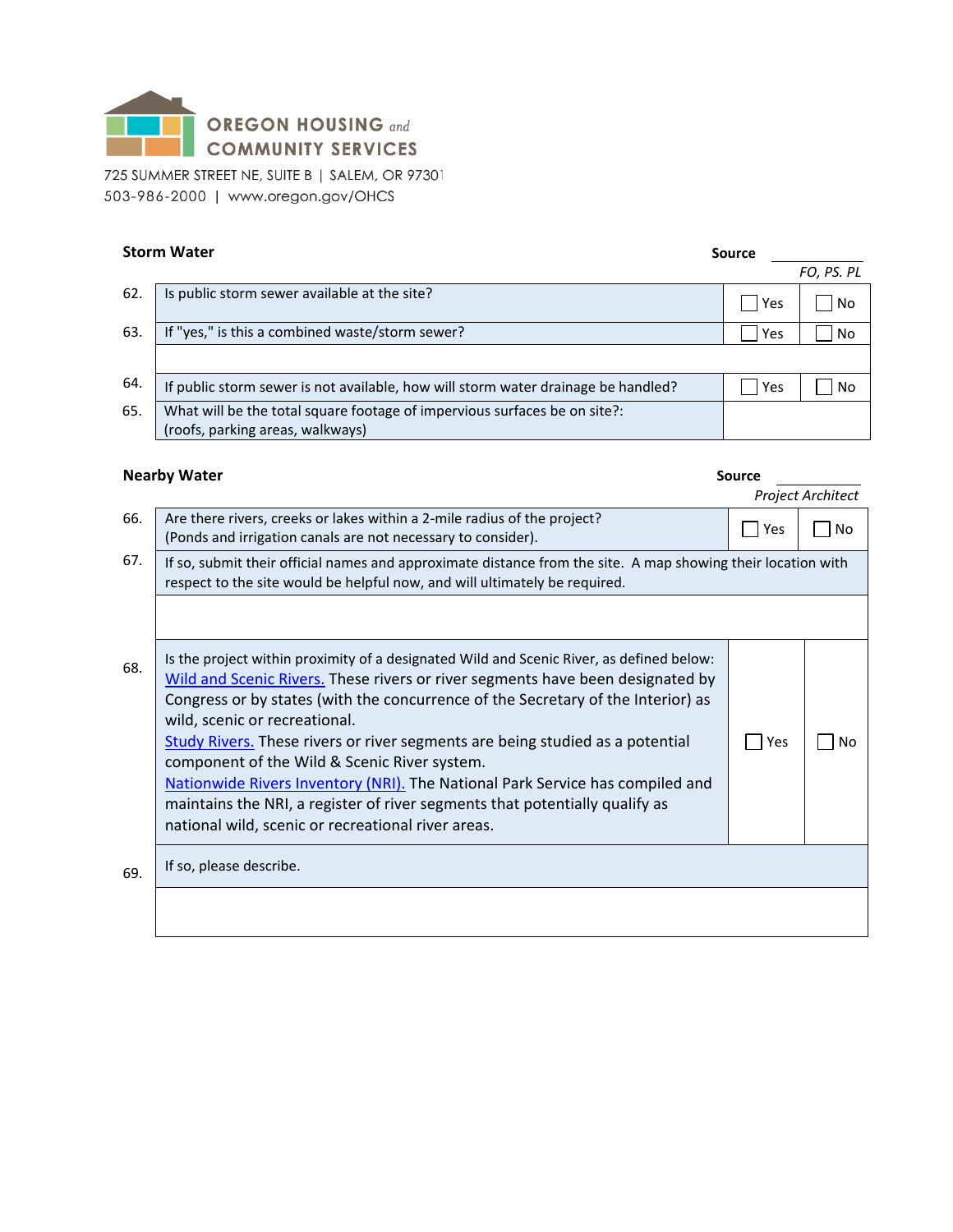

#### **Radon Gas Source Source Source Source Source Source Source Source Source**

70. HUD regulations require all HOME funded projects to be free of contamination, such as Radon. Proposed new construction projects can incorporate Radon –resistant construction techniques into design. Rehabilitation projects must undergo Radon testing to establish the need for mitigation. Radon testing to screen multifamily properties must be completed by a certified radon professional, who is certified by the American Association of Radon Scientists & Technologists (AARST), the National Radon Proficiency Program (NRPP) or the National Radon Safety Board (NRSB).

The EPA has divided states and counties into three radon risk zones: [https://www.epa.gov/radon/find-information-about-local-radon-zones-and-radon-programs.](https://www.epa.gov/radon/find-information-about-local-radon-zones-and-radon-programs) Elevated levels of radon can be found in any of the three zones.

Please indicate in which zone the project is located. Testing and mitigation will be included as a reservation condition if the project is selected for funding.

 $71.$  The project is located in the following Radon Zone: